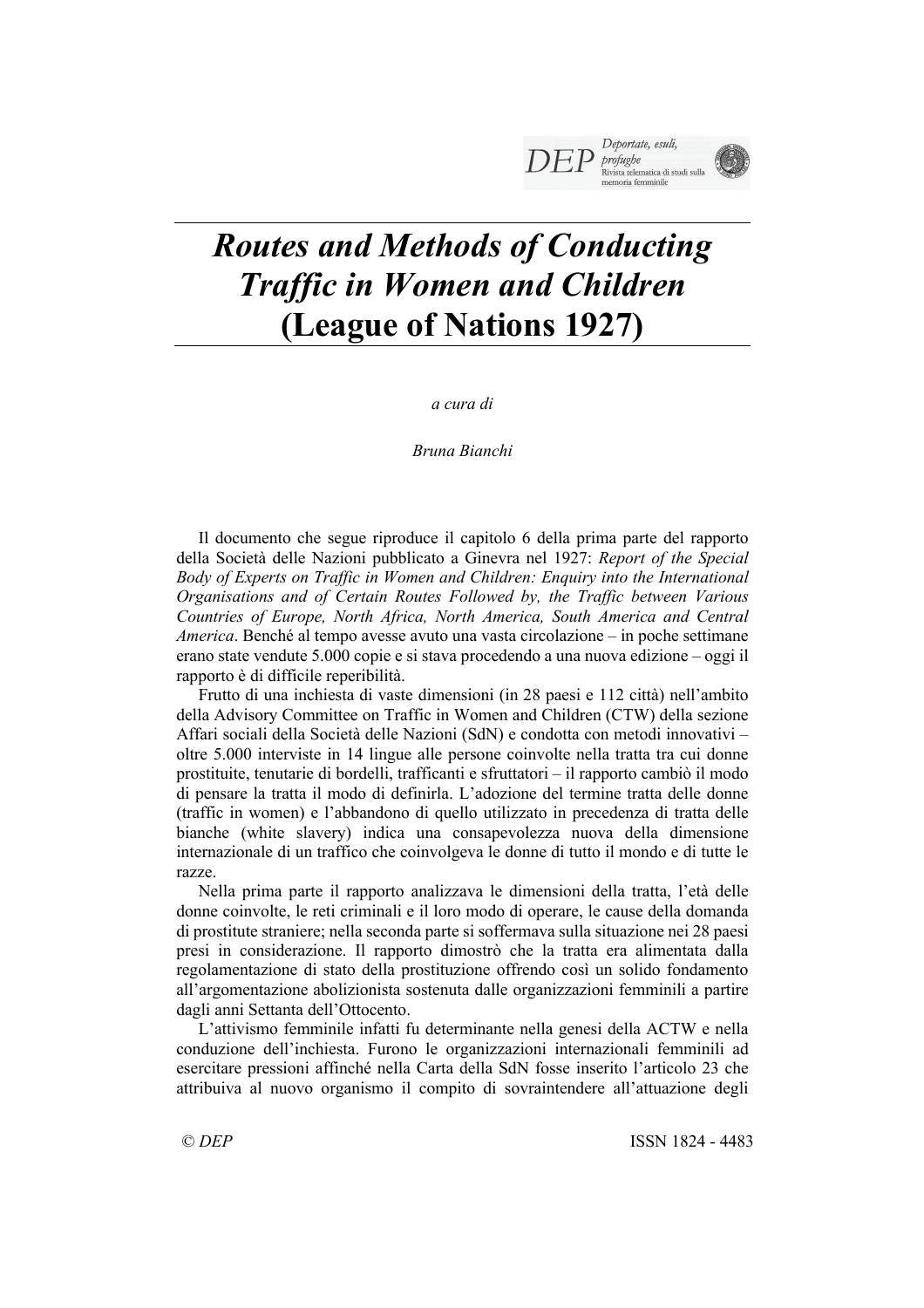accordi sul traffico di donne e minori. Fu la sezione Affari sociali diretta da Rachel Crowdy a coordinare tutto il lavoro della ACTW, fu l'americana Grace Abbott a definire le modalità dell'inchiesta.

Sull'attivismo abolizionista femminile in seno alla SdN, sulla genesi della ACTW, sui dibattiti interni al gruppo di esperti rimando alla introduzione al discorso tenuto il 12 aprile 1927 al Royal Institute of International Affairs da Rachel Crowdy che compare in traduzione italiana in questo numero della rivista.

### **Routes of traffic and methods of conducting traffic. Main routes**

The main route for international traffic in women so far as we have been able to examine it, is from Europe to countries in Central and South America. There is also a route from Europe to Egypt and to other places in Northern Africa. Certain countries report shorter traffic routes into, through or from their territory and, in addition, the enquiry has revealed some evidence of traffic routes to or from the East.

Some indication of the extent of traffic has already been given which also shows from what countries the women come and where they go. It will therefore only be necessary here to give a few extracts from the reports on countries to prove the existence of certain well-defined routes. In a reply to the 1924 Questionnaire, the Argentine Government states: "The women of loose character who have recently entered the country are mostly Poles, Frenchwomen and Italians, servants in Marseilles. They are all young." The investigator in the Argentine gives further information as follows: "There is evidence that many of these women also leave from Spanish, German, Dutch and Belgian ports. The girls from Poland make the first stage of the journey through one of three routes, either through the Polish-Danzig corridor, through Upper Silesia into Germany, or down through Roumania, Constantinople and thence West. The Italians go from French ports and the French from Spanish ports.

The Government of Cuba, speaking of an increase in the number of foreign women from Europe, states : "The women used to be shipped direct from France, but they now proceed to a Spanish port and are shipped from that port."

In Spain, a Barcelona *souteneur* gave the following particulars of outgoing traffic: "Some go from here and some from ports on the Atlantic coast like Corunna and Santander. Any of these ports are good. It all depends upon the circumstances. Souteneurs of various nationality who come from the north, go from the Atlantic ports of Spain. The boys from the South go from here. Some send their girls first out of here and they themselves leave from the North."

The officials in Czernowicz stated that there is a traffic from and through Roumania to the Near East and to the Americas. In support of this statement, they said they had recently discovered a steamship agent who was issuing false passports to women to go to Brazil. A *souteneur* and owner of houses of prostitution in Paris when questioned as late as September 1926, as to whether as many *souteneurs* are taking prostitutes to South America and Mexico as heretofore, stated that scarcely a boat departs, particularly for South America, that does not have at least three *souteneurs* and their women aboard. He mentioned that the recent sailings of the X....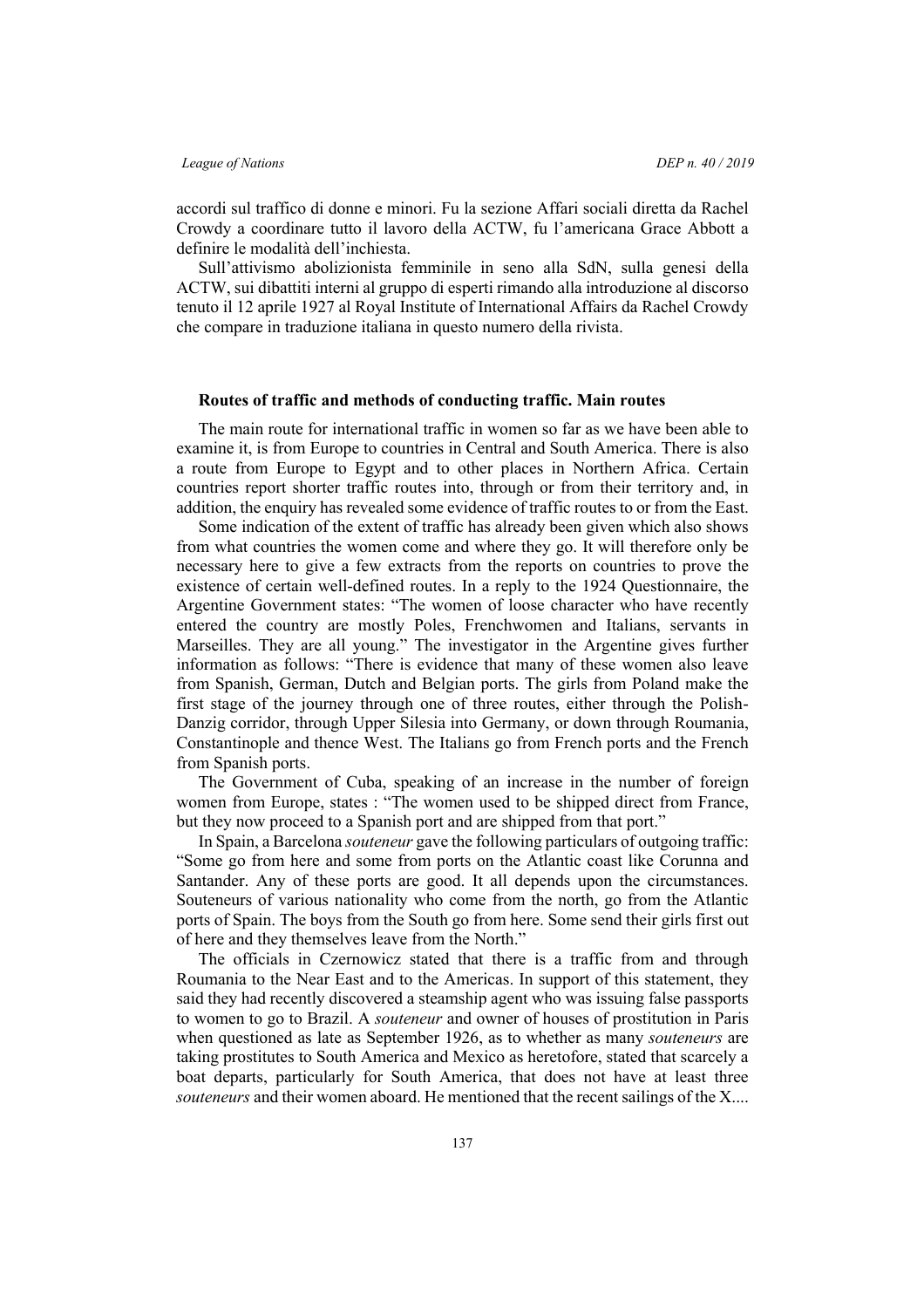(791-X) and also of the X.... (792-X) had aboard seven *souteneurs* and prostitutes whom he knew personally bound for Montevideo and Buenos Aires.

During the tourist season women are brought into Algiers, Tunis and Egypt, principally from France, Greece, Italy and Roumania. An investigator reports: "They were generally brought in through the port of Alexandria, though a few also landed at Port Said and others went on to Beyrouth and returned overland to Egypt." Cases are also reported of traffic from Roumania, Poland and Greece to the Levant. Several instances were reported to the investigator of *souteneurs* procuring girls in Central Europe and bringing them to Constantinople en route for Egypt, Syria. South and Central America and Mexico. 96-P mentioned the case of a *souteneur* from Egypt who obtained a girl from Bucharest, promising to take her to Palestine. He brought her to Constantinople, and from there they went to Cairo. 711-X mentioned the case of a *souteneur,* 32-T, who had been practically everywhere in the world and who always took girls with him. He had brought women from Roumania and Poland to Constantinople. On March 11th, 1925, this man passed through Constantinople with two girls, one less than 18 years of age, both of whom he had picked up in Czernowicz. They all sailed on the same ship for Alexandria, but they travelled in seperate classes. It was reported that on arrival 32-T was paid a sum of money and the girls left him. With regard to traffic routes between European countries, the Hungarian Government, reporting on traffic, states that women artistes going to Austria and to the Kingdom of the Serbs, Croats and Slovenes fall into prostitution. The German Government reports: "In the opinion of the German Central Police Office for combating the international traffic in women and children, the territory to which German women are being sent is the Balkans." With regard to traffic in women to and from the East, there is evidence of a route *via* Egypt to Bombay. In Roumania, officials gave information including the names of traff ckers and the details of their operations from Poland and Roumania to the East and to Bombay. In the report on the United States of America, evidence is given of a certain amount of traffic from the Far East in very young Chinese girls to the Western cities of the United States

#### **Indirect routes and travel by stages**

It must not be assumed that the trafficker obtains his victim in one country and then takes her by the most direct route to their destination. He is influenced by many considerations — the cost of the journey, possible difficulties in managing the girl, and, lastly, the necessity for avoiding any risk of his scheme being detected and frustrated by the authorities. As regards cost, the *souteneur* often accomplishes his journey by stages and his girl earns money on the way. There is an example in the report on Portugal of a prostitute *en route* for Brazil who stopped temporarily in a house in Lisbon. In the report on Austria it is stated that 27-T, procurer of a group of so-called artistes for South America, sent the girls on to work in houses of prostitution in Hamburg for a few months before the steamer sailed. An illustration of "breaking-in" a girl *en route* is given in the report on Algiers. 64-P said: "I know a boy who went to Constantine and got himself a beauty – only 17 years old – a Jewish girl. He brought her here and put her in the game. She at first raised hell, but he took her to another country, and now they are both getting along fine."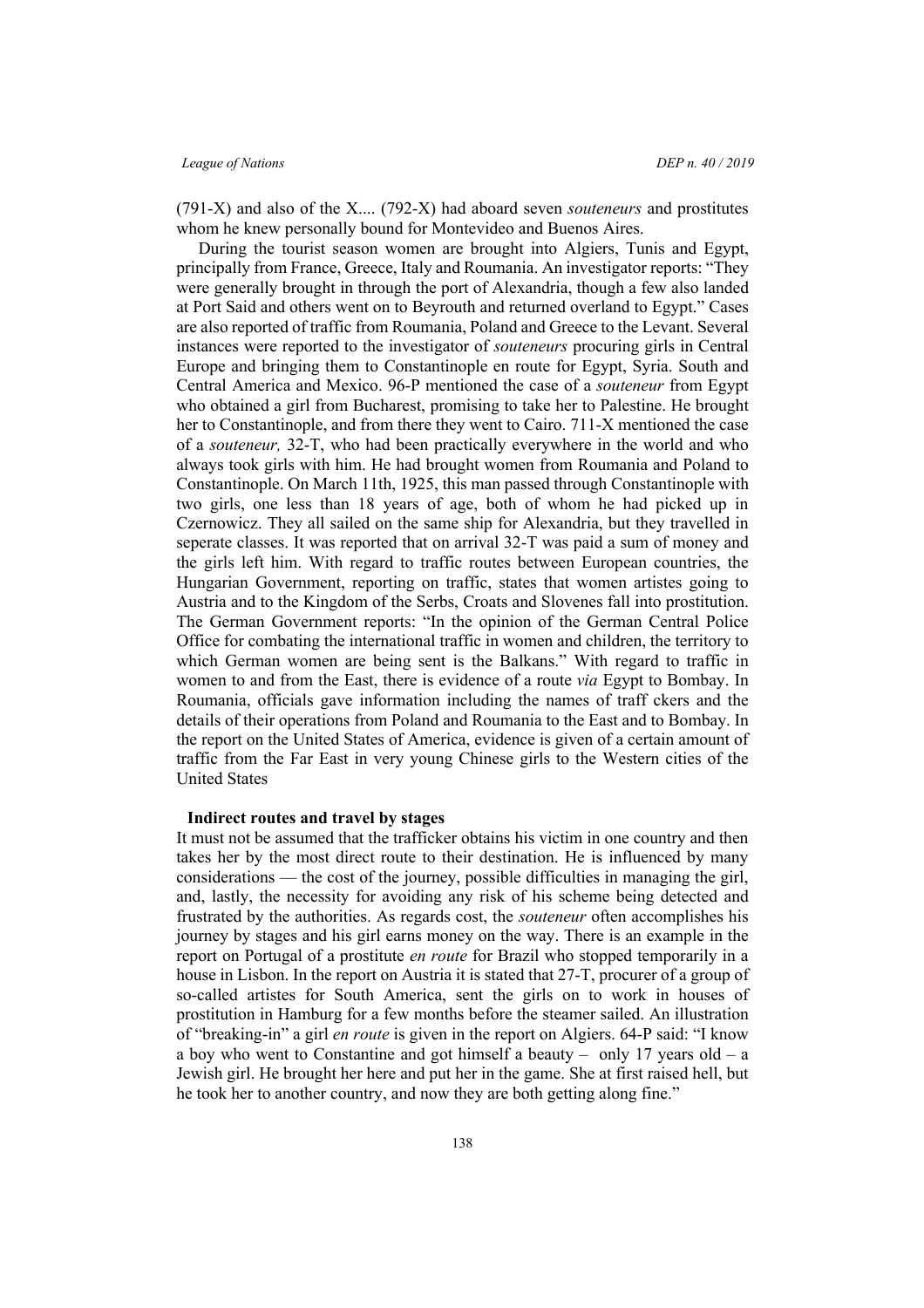The trafficker knows from experience that the formalities he will have to face are far less strict at some ports and by some steamship lines than others. He often deliberately, therefore, makes a detour, even though it may take longer and cost more. The reports on Panama and on Uruguay give good illustrations of circuitous methods of entering a country in order to avoid the dangers of immigration inspection. In Panama, "they take a route which ensures their safe landing in Colon without exposing them to the dangers of being detected and subsequently deported. In coming from Europe or Havana, these undesirables purchase tickets to Port Limon, Costa-Rica. From that point they proceed to Boca del Tora, a small Panama island off the coast of the Isthmus, and from there journey in small craft to Colon, where no inspection takes place." In Uruguay, a prostitute, who had used the Rivera route, said: "The way in here from Rio is over the old American-built railroad. You cross the border at Rivera. All you have to do is to cross the street. You must go from Rio to Santos, from Santos to Sao Paolo, and then change at a lot of places before you finally reach Rivera. It is a long trip, which takes nearly five days, but a girl can always pick up money along the road that way."

The Immigration Department officials stated that anyone could enter Uruguay through Rivera from Brazil without documents. There was no immigration inspection at this point. As late as the autumn of 1926, the underworld gave an investigator an account of stricter immigration measures in the Argentine and explained that *souteneurs* who wanted to enter had to notify in advance local traffickers so that the latter could make preparations. An ingenious method of choosing a circuitous route to avoid inspection by authorities who could detect false documents is given, in the report on Poland. A prostitute, E.A., in Danzig, gave an investigator the following explanation of the reason which led 40-T to avoid the direct route from Warsaw to Germany: "If he went direct he would have his passport examined by the Polish officials at the Polish frontier. He had a false passport and so had the girl. At the frontier he had a chance of being tripped. From Poland to Danzig all you need is a card of identity. That was fine. Both had that, so by coming to Danzig all they had to show were those cards. I said: 'They would have to show the passports when they left Danzig'. She answered: 'Yes, sure, but not to the Polish. They would if they left by train, but from Danzig you can go to Marienburg, East Prussia, by motor-bus, without passing through Poland. Now they get on a train at Marienburg. That train passes through the Polish corridor, but it is locked, and the Poles don't examine any passports. You see, it's this way. A Pole can always trip you up if you have a blotter (false) passport, because he knows what they are like. The same way as you can tell a counterfeit dollar quicker than I. The German, he don't look so hard at the Polish passports except for the visas. Well, now, you see why he came this way. Just so that the Polish control wouldn't see their faked passes.'"

Another favourite trick is to break the journey and get an extension of passport. A trafficker, for instance, who wants to take a girl (say) from Italy to Buenos Aires may not wish to take the risk of getting passports direct for Buenos Aires as he may be known to the authorities in his own country. What he does is to get passports valid for France, and then go to a consul there who can have no means of knowing him and secure an extension of the passports for Buenos Aires. In the same way,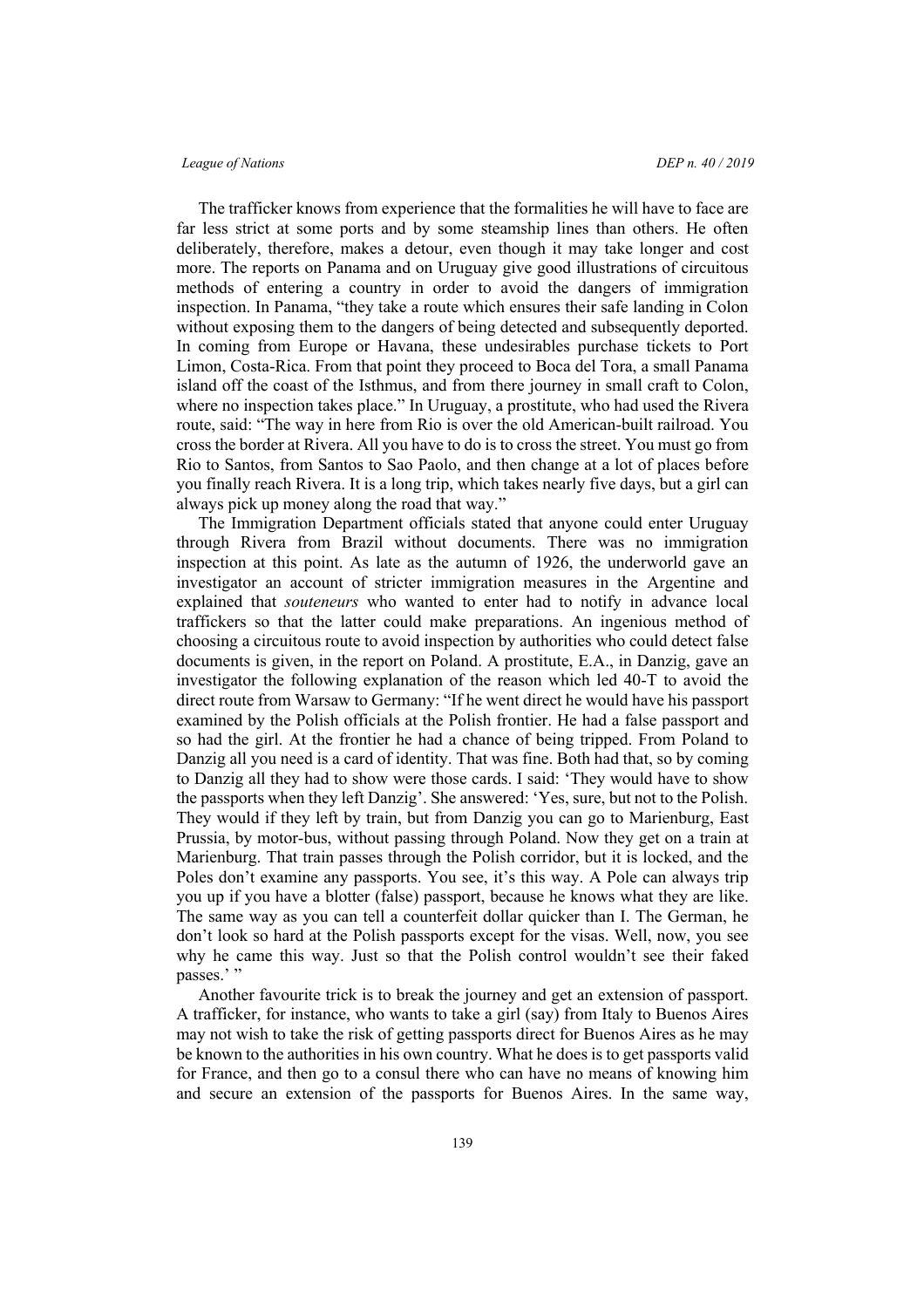numerous examples are given in the investigators report of French women going to Spain, of Spaniards to France and so on. In every such case advantage is taken of the fact that the officials will less easily detect falsification of a foreign document with which they are naturally unfamiliar.

### **Clandestine entry and smuggling**

Traffickers resort to every form of smuggling in order to evade immigration restrictions. This method is adopted on land routes, also on water routes when circumstances permit or require it. Examples of smuggling on land routes may be taken from the reports on the Argentine and on Spain.

An investigation was conducted as to the methods of entering the Argentine clandestinely by the Salto-Concordia route. It appeared that the regular crossing is effected by launches leaving and arriving at scheduled times between 8 a.m. and 8 p.m. Passengers using this method are subjected to the usual immigration inspection. It was discovered however, that there are agents in Salto, some of whom are employees of the local hotels, who can arrange a crossing at night free from inspection, at a charge of from 5 to 25 Uruguayan pesos. One agent (705-X) admitted that he had assisted over 200 men and women to cross from Salto to Concordia clandestinely in ten months, amongst whom were *bona fide* immigrants, prostitutes and *souteneurs*. On June 28th, 1924, he was harbouring in his house four Russians who were to be smuggled into the Argentine the same evening.

An official letter on traffic from Madrid to the Governor of Barcelona contains the following extract: "The women who are to be the object of the traffic pass the Franco-Spanish frontier secretly by sea or by little-used roads over the Pyrenees. The women secured in Spain get false passports and documents prepared in Barcelona or Santander, as they travel by preference by Spanish or Dutch lines so as to avoid all contact with French authorities." As regards smuggling in by ship, we have many examples. There is even evidence that traffickers have the audacity to continue to smuggle in victims by sea, although this practice is known to the authorities and in spite of official measures taken to prevent its occurrence. The reply from the Egyptian Government to the 1924 Questionnaire is explicit on this point:

"There is a continual movement of French women into Egypt for the purpose of prostitution; they enter by the steamers of ; they travel as stowaways, without

passports or identification papers, with the assistance of the sailors, and it is believed that they hide in the coal-bunkers. The captains of these vessels state that they cannot put a stop to this traffic, as they are unable to search the bunkers on account of the aggressive attitude and dangerous character of the coal-trimmers, who are, for the most part, men of the type of bandits. Only last week, five women were arrested at Port Said when endeavouring to land from vessels of….coming from Marseilles. These women generally go on shore at Alexandria, which is the first port of call, and where it is easier to land than at Port Said since, in the former port, the vessels stay longer and are berthed alongside the quay, whereas at Port Said they are moored to buoys in the middle of the Canal."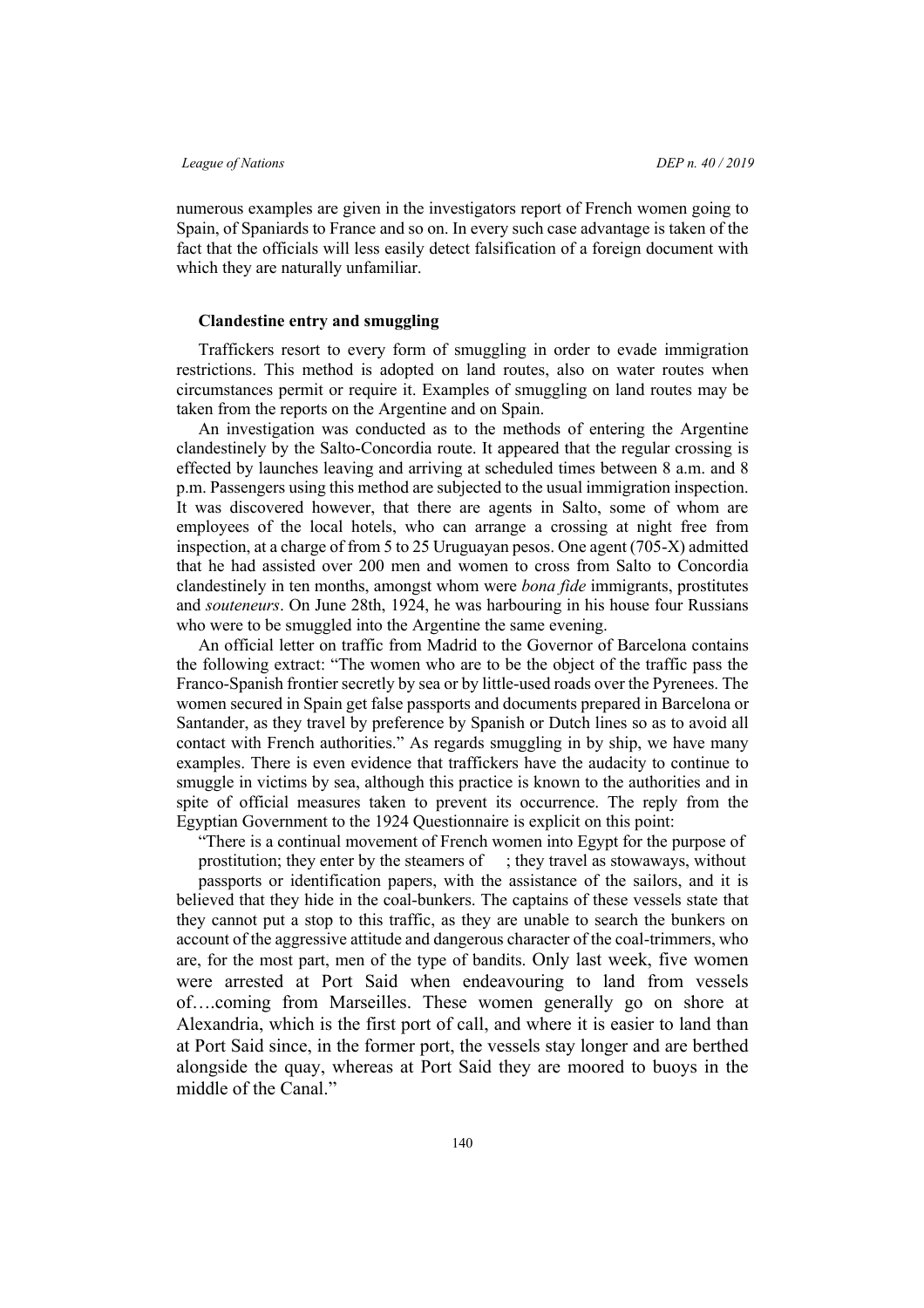The Director of Investigations was present at the inspection of the steamship....from Marseilles and saw two stowaways dressed as seamen caught. During 1924, there were 186 similar cases caught by the Port Police, thus showing the extent to which this method of entering Alexandria is used. Again, in the report on Turkey the following information with regard to smuggling was secured in Constantinople: Captain 46-R, a pilot, admitted that members of the crew smuggled in and out of the city women who did not have the proper passports, and who looked like prostitutes, but he had not ascertained if they were so in fact. 20-D.H., who owns several houses of prostitution in Constantinople, stated that he had two Russian women inmates, one of whom, 119-G, had an offer from a Turk, 709-X, to smuggle her to Beirut. He declared that hundreds of women went in that way and that their *souteneurs* followed. An owner of a house of prostitution admitted that two Greek inmates of hers, 133-G, 19 years old, and 121-G, 22 years old, had run away from her without settling their debts, and that she had heard they were smuggled out of Constantinople on a ship going to Syria.

More rare, but nevertheless a practice occasionally resorted to, is the smuggling of women over long sea routes to South America. An example is given in the report on Italy, as follows: "An Italian girl, D.L., was secretly embarked at Genoa on May 19th, 1924, by a woman, A.V., a resident of Marseilles. The parents consented to her departure under the impression that she was going to Marseilles on a visit. A.V. had a lover, a stoker on board the boat, who assisted in hiding the girl, dressed as a sailor, in one of the second cabins and among the machinery. The girl was not allowed to show herself in Marseilles, but was carried on to Buenos Ayres, where her presence was fortunately discovered and she was repatriated."

# **Travelling by steamship**

In cases where traffickers do not resort to smuggling they often take special precautions when travelling by sea. The route from Europe to South America would appear from the evidence to be that most in favour at present. This involves a considerable cost in transportation and, on the ground of economy, third-class tickets are obviously to be preferred. Here, however, the souteneur has to exercise caution because in most countries the examination of third-class immigrants is stricter than that of other passengers, and some steamship lines have matrons on board charged with the supervision of women and girls travelling third-class. The souteneur, therefore, who has an instinct for his own comfort, does not hesitate, if he can afford it, to book second-class or even first- class accommodation in order to reduce the risk of discovery. The authorities at Cuba report that souteneurs and their girls often arrive first-class to avoid the stricter inspection which is given to third-class passengers.

Sometimes the girl goes alone and the *souteneur* travels himself by another boat, but this method tends to increase the chance of the girl being interrogated by troublesome officials or by agents of those voluntary societies who make it their business to interest themselves in the welfare of girls travelling alone. For this reason, the more usual practice seems to be for the *souteneur* to take the girl with him, probably posing as her husband. A trafficker made the following comment on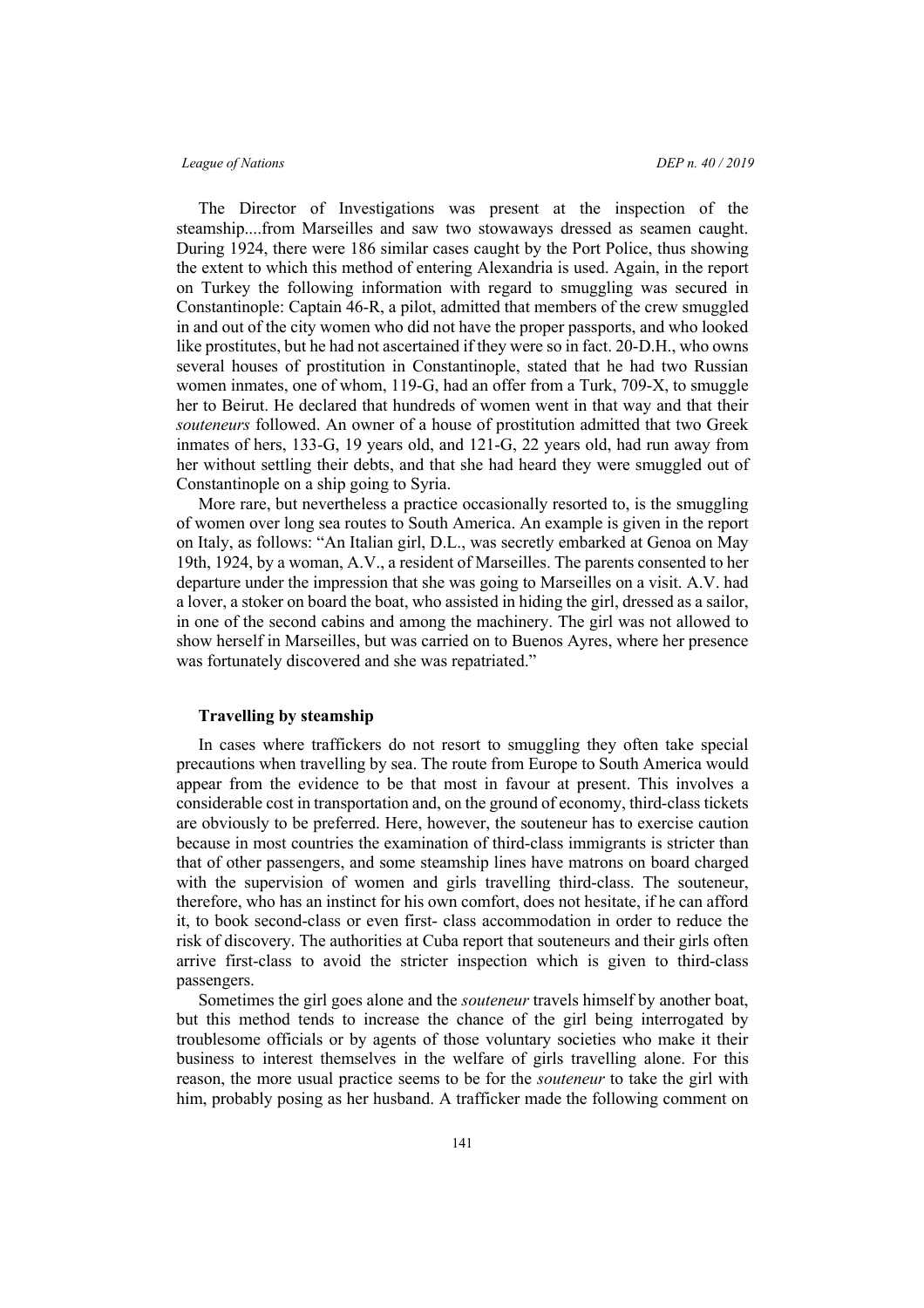the methods of travelling by the same or by different ships: "This fellow (4-P) came here on the same ship with his girl because she was a greeny (not a prostitute). Sometimes the boys are more careful and let the woman travel on a separate ship. It is all according to what you bring in. Sometimes if she is green they travel separately. But, if she's easy, they go together either second or third-class". One of the investigators travelled by ship from France to Cuba and was fortunately able to strike up an acquaintance with two *souteneurs* on board ship, and to meet these two characters later in Mexico. An extract from his report is as follows: "'Do you cross the sea much?' 156-P replied: 'Once or twice a year'. I said: 'How is your wife standing the trip?' He replied: 'She ain't my wife. She is going to meet a boy (*souteneur*) in Mexico. The other boy (155-P), his wife and the girl you thought was mine are travelling together.' I said: 'She's in second-class; that can't be 155-P's wife because he is in third'. He replied: 'Certainly it is. 155-P is in third but she is in second. They ain't supposed to know each other. They both have separate passes and he wants to save some money'. Asked if she was a new one, he replied: 'A prostitute he met in Warsaw. He is bringing her over. She is a good hustler (prostitute) but she never had a chance to go, so he brought her. The other girl is her friend. I am getting her a friend (*souteneur*) over there'".

#### **False documents**

Since the war there has been a general tendency to exercise a much stricter control over the movement of travellers of all kinds, especially with a view to the exclusion of undesirables. Travellers are required to establish their identity and status and for this purpose they may have to supply themselves with certain documents such as passports and visas, birth certificates, marriage certificates, etc. This is an unpleasant necessity for persons who wish to conceal the real objects of their journey, and, as they cannot provide themselves with genuine documents, traffickers do their best to obtain false ones. We have been impressed with the readiness with which *souteneurs* and others seem able to obtain what they need in this direction for a small outlay. The investigators were brought into contact with several persons who make it a business to fake passports and other documents. For example, a trafficker, 4-T, said: "I can fix up papers for the boys, passports, any kind you want, visas, and marriage, birth and identity certificates". He showed English, Brazilian and Polish passports. 25-P admitted that 4-T had made him a Brazilian passport. "Boys travelling with their girls need these things".

The authorities in many countries report the discovery of false documents and the underworld boasts of the facility with which they can obtain any kind of false or falsified document which they require. A few examples may be selected in illustration of a mass of evidence on the subject of the making and using of false documents for the purpose of traffic in women and girls.

a) A *souteneur* in Egypt said "It is a *laisser-passer*. It is good for one year. You can go anywhere and come back whenever you want. I'll have it made out alter et retour. Every boy (*souteneur*) has one just for that purpose. The girls all have them too. You see, most of the boys and girls (*souteneurs* and prostitutes) come here by a crook way. They smuggle in from Constantinople. Take 75-P, for instance. He has a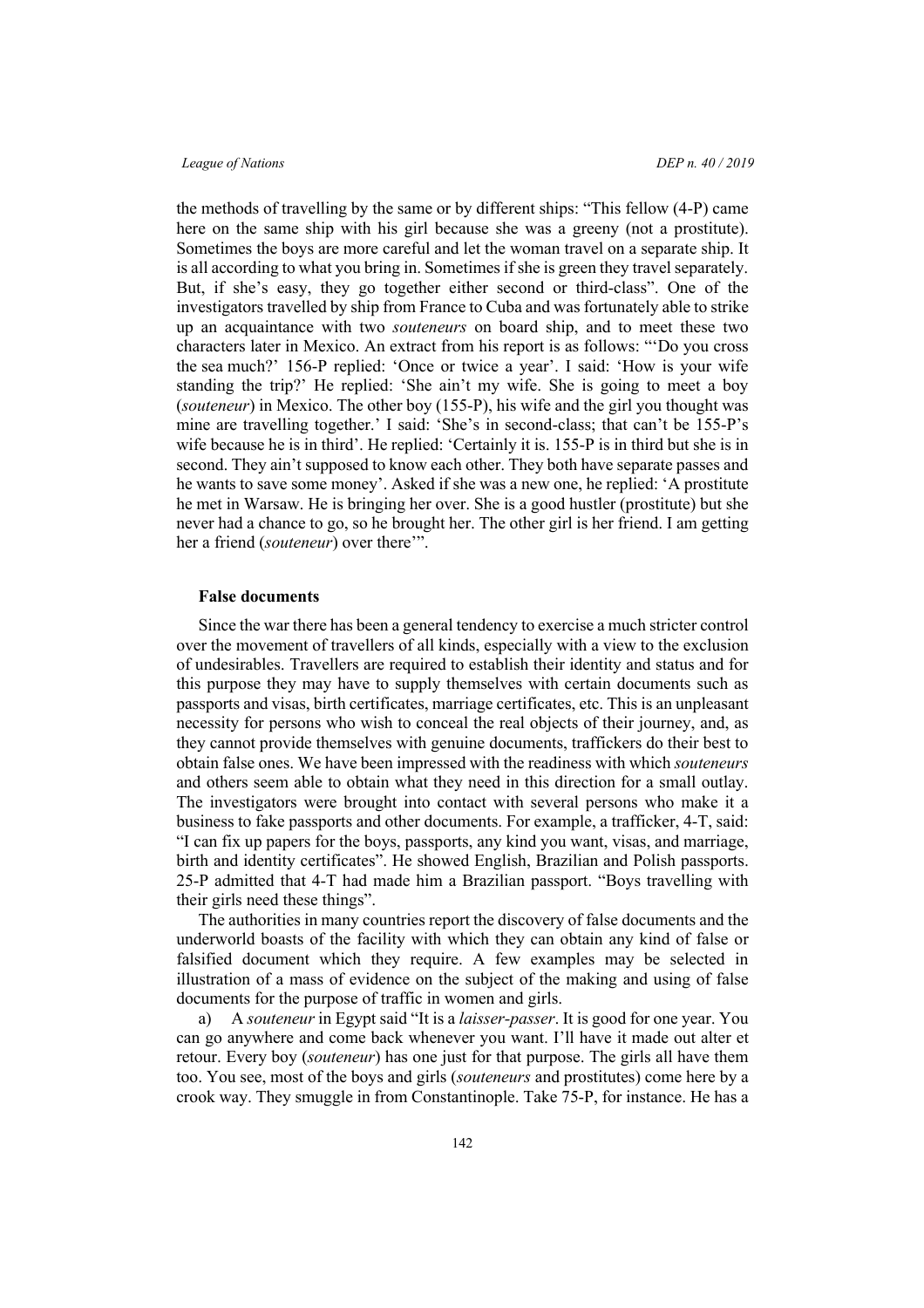Roumanian pass. I am getting him a laisser-passer so that he can go to London on Wednesday. I made more than 75 passes for girls and boys (prostitutes and *souteneurs*) last year. Remember, I can get you Egyptian, Roumanian and even Greek passes. No boy any good — he doesn't know his business — unless he has at least two different passes".

b) The report on Panama shows that *souteneurs* often carry several passports. Enquiry was made as to proper passports, to which an official replied: "Their passports appear all right, but some have three or four. In examining their effects, we have found the same persons to have Argentine, Brazilian, Spanish and French passports".

c) Apart from altering documents, official blank forms are often found which can be filled in to meet the situation. In Spain, the Police arrested on or about September 20th, 1924, five men and eight women. In searching the rooms of two of the men, they found papers, letters and telegrams showing that these people were engaged in traffic in women from Spain and France to Havana. They also found in their possession consular and other official blank forms properly sealed, a great deal of foreign drafts and money, as well as some twenty-three photographs of women, passport size.

It is not easy for immigration officials, however vigilant, especially when dealing with large numbers of passengers, to decide whether a document purporting to be issued by the authorities of another country is genuine or not, and the persons who use faked documents take care as far as possible not to present them to officials of the country alleged to have issued them. An immigration official in Latvia, speaking of false passports, illustrated the difficulty of detecting their falsity "I could not possibly detect them. In Soviet Russia, for example, there are thirty-six different States; each State issues its own passport. It is impossible to be familiar with so many different kinds". It must not be assumed that false or falsified documents are used only for purposes of travel. They are used for any purpose which will enable the trafficker to attain his ends. It is reported that, since the French Government required identity cards to be taken out by foreigners, a measure which is used to refuse permission to undesirables to continue to reside in the country, the traffickers have started to fake identity cards for foreign prostitutes who might otherwise be deported.

Again, false documents are very frequently used to obtain the registration as prostitutes of girls who are under the minimum age prescribed by the regulation. The following extract from the report on Algiers illustrates this point: A *souteneur*, 64- P, corroborated the statements made by the madame that she was able to arrange for the inscription of minors, and stated: "She, 34-M, always fixes up the papers". Another *souteneur*, 65-P, said: "What you want to do is to get another passport or have your girl have her age raised on it. Give it to me. I'll fix it for you. I can always make it so that you won't be able to tell it. I have fixed plenty of birth certificates for friends".

In Spain, the investigator commented upon a number of girls under 21 in a cabaret; to which a *souteneur* replied "They have birth certificates but they are all fake certificates. The boss gets them for them. You see, there's two ways of getting a birth certificate: one is through the Civil Register and the other through the Church. The boss has a fellow who fixes all these things up".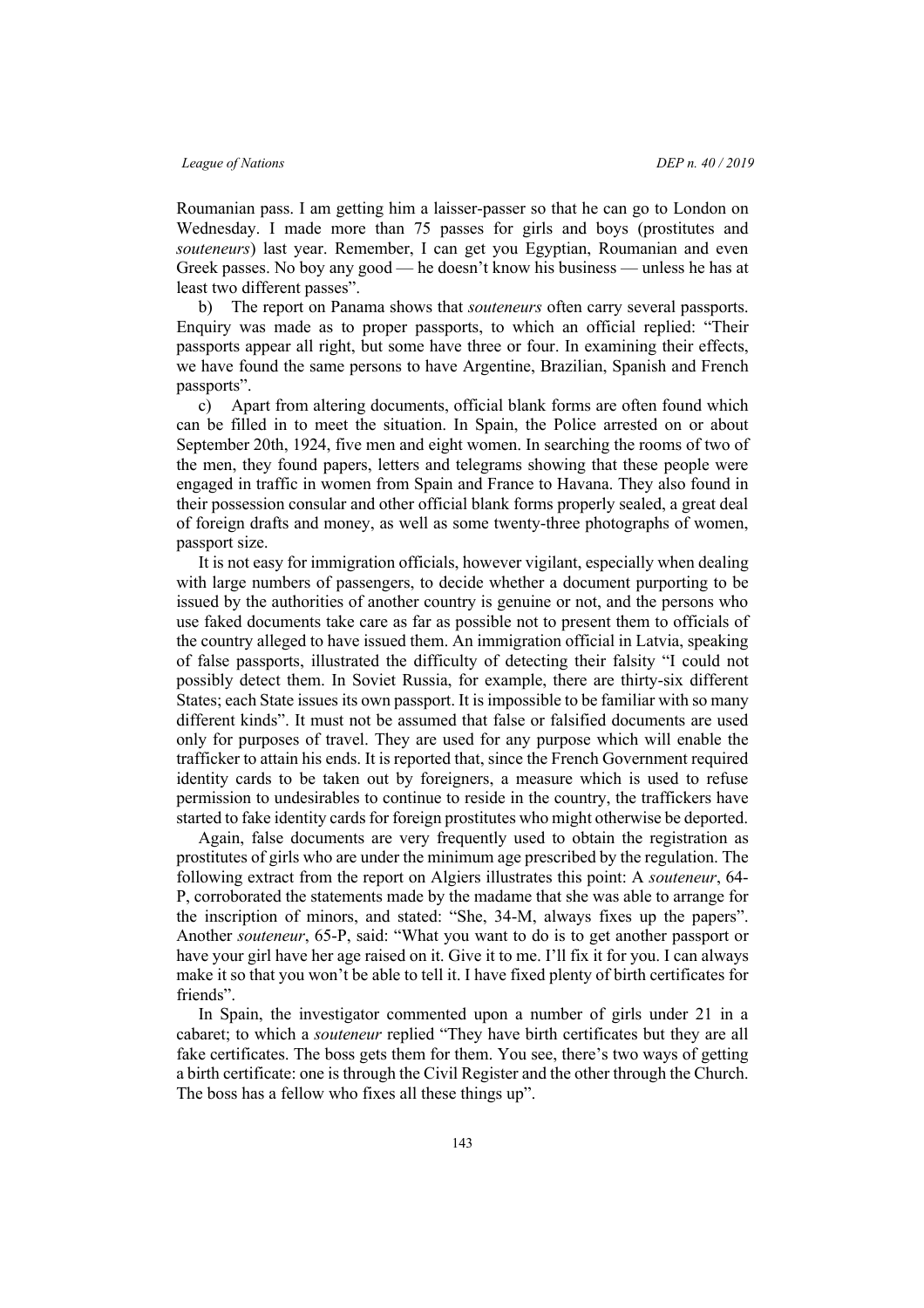#### **Marriage method**

Mention has already been made of the fact that the *souteneur* finds that the simplest method of obtaining an innocent or inexperienced victim is to marry her. Marriage, bogus or real, is often a useful cloak to a trafficker's activities. He is surer of his girl if he travels with her, and there are difficulties in the way of a girl travelling alone. If he travels with her, he must avoid all suspicion as to their relationship and they must travel therefore as husband and wife. This may be compassed in one of three ways. First, he may use a false certificate of marriage. The following examples are cases in which a *souteneur* tried to pass off a woman as his wife

a) R.A.G., a Canadian girl, 18 years old, had a sister married to C.M. at Juarez. She received a letter from C.M. when she was in employment at Montreal asking her to join her sister and stating that C.M. would send his secretary for her. She agreed to go. The secretary, W. J., arrived one morning and got her to pack at once. He showed her a marriage certificate and told her to use his wife's name so that she might pass as his wife. He made her memorise his wife's name, age, and birthplace and told her to talk to no one.

b) On August 10th, 1925, the Police officials prevented a French minor. 18 years old, coming from Nimes, from embarking at Marseilles for Tunis. She was travelling on a false *livret de famille* as the wife of the trafficker who brought her on board ship. The man disappeared when the girl was questioned. She looked much younger than the age figuring on her papers. She could not state the date of her marriage. The names of her parents and the place of birth did not correspond with those of the real wife of the trafficker. When the truth came to light, she confessed that the man was sending her to a brothel in Tunis.

Secondly, the *souteneur* may enter into a ritual marriage which he can repudiate later. Several such cases are reported, of which the following: "A girl made the acquaintance of a man, M.F., in Lodz and became engaged to him. The man came to — late in 1924 without a passport. For 50 dollars the man's father smuggled the girl (and three other girls and a young Jewish man) across the border. She went by train to Kempa and from there she was brought by a Pole across the border through the fields at midnight and then by carriage to Breslau. She met M.F. in a large town in Germany and went to the Rabbi's house, and the Rabbi's wife, in the absence of her husband, was persuaded to perform certain rites of Jewish ritual and then said to them: "Row you are married". She lived with her husband for three days. He then beat her and threw her out, saying she was not his wife but that she could still live with him if she would go on the streets and bring money to him.

One of the best known of international traffickers is a marriage broker, 6-T., a Pole in Warsaw, and it is not uncommon for many victims to be obtained as a result of matrimonial advertisements in papers. A particularly bad trafficker's record is given in the report on Poland: I.M., alas F.K., alias C., was convicted in Poland of international traffic in girls in November 1923 and sentenced to gaol for one year. He afterwards disappeared. Previously he had been sentenced in Hamburg to one and a half years for the same offence. When arrested he had Argentine, English and Polish passports in his possession and was responsible for taking thirty girls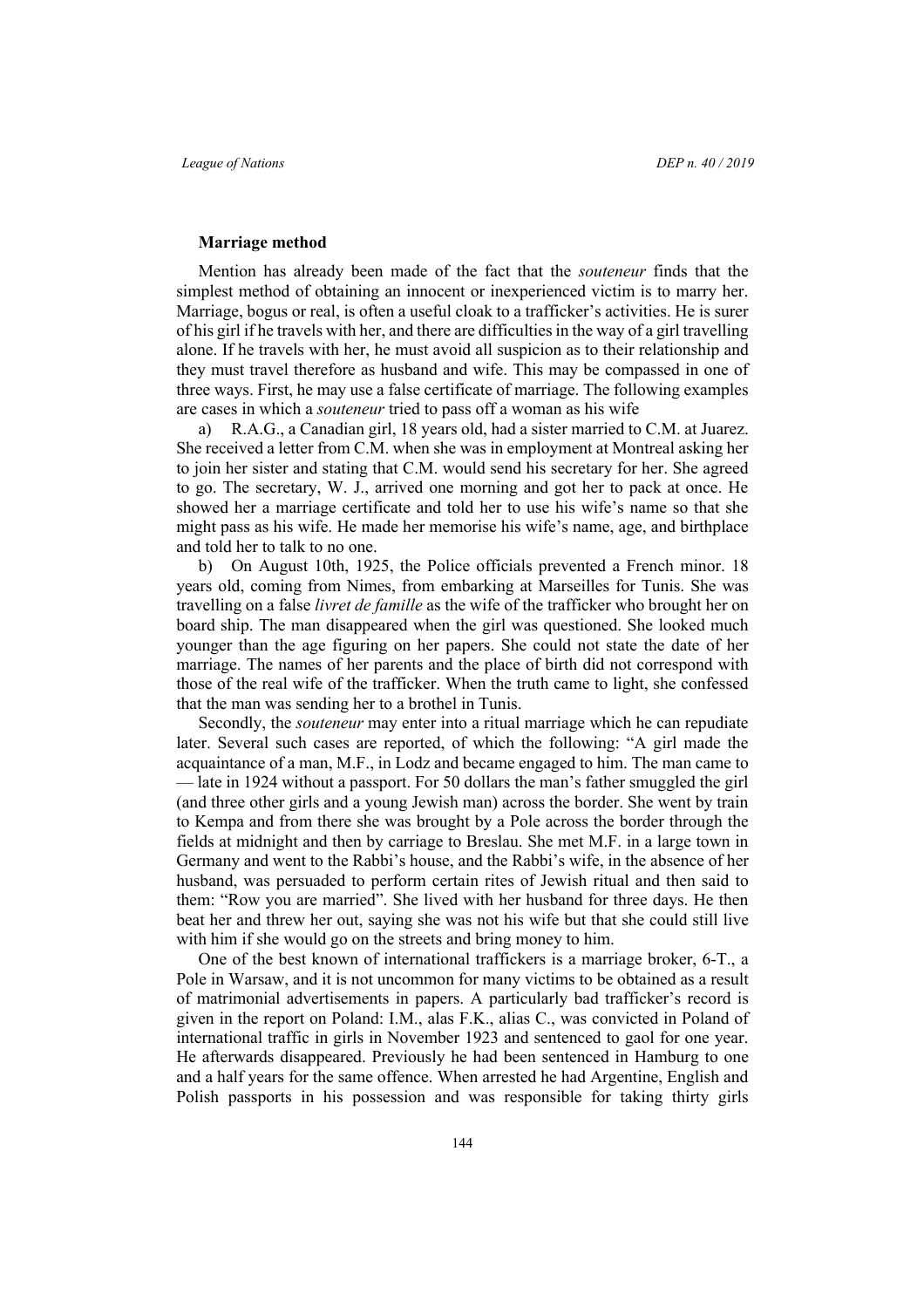altogether to Buenos Ayres and Brazil by the "marriage" method. Girls were obtained through newspaper and matrimonial advertisements.

In these cases and in others the offer of marriage secures the girl, but the marriage is not always solemnised. A case of this nature is reported from Tunis and is interesting as showing that the methods of the *souteneur* in question were disapproved of by even his fellow *souteneur* "A particularly bad case met with was that of an Italian prostitute, 85-G., from Sicily, about 20 years of age, living at 341- X 37-R., speaking of this girl and of her *souteneur,* said: 'He is a bad egg! That girl of his, 85-G., he brought her from Italy. She thought she was going to get married.

He rents a room for her to practise prostitution in and the girl herself says he beats hell out of her and takes every cent away. She's afraid to appeal to the Police. He'd stick her sure as hell. The way he works I don't like".

Lastly, a *souteneur* does not scruple to contract even a legal marriage. It may be troublesome, but it does not worry a trafficker who is moving about the world and to whom the marriage contract is of no significance. One *souteneur* said that a few other Czechoslovak *souteneurs* who had exploited women in foreign countries had returned to Prague and had departed with girls secured there, but that they were only able to get passports for these girls by marrying them. The marriage method has the further advantage to the trafficker that in many countries protective measures for the welfare of women and girls do not apply to married women. The latter method has also been adopted in some countries as a method of countering the deportation of prostitutes. The *souteneur* finds someone who will go through a legal form of marriage with the girl on whom he is living in order that she cannot be deported from the country of which she has now become a subject. The reports on the Netherlands and on Great Britain state that such cases cause trouble to the authorities. Unfortunately, however, for the *souteneurs*, these marriages are often found to involve bigamy, and the law has stepped in and frustrated the plot.

### **Offers of employment**

A method of securing girls and women for international traffic is disguised as a genuine offer of employment abroad. A full account has been given of the dangers to which entertainers and artists are subject when they accept offers to work abroad under unsatisfactory contracts of employment. There are, however, offers of other kinds of work which are used to conceal the real purpose of the trafficker.

After the war, certain countries were greatly in need of farm labour owing to the loss of men, and the seasonal labour of young women from another country was welcomed. In the case of Polish women sent into France for this purpose, the authorities of both countries tried to safeguard them in every way, but traffickers found some opportunity to recruit girls, and particularly to bring young prostitutes out of Poland on visas issued on the basis of work contracts.

Similar devices have been used to get girls into other countries for purposes of prostitution. A not uncommon method reported by Governments and disclosed to the investigators by the underworld is to obtain girls for work abroad as domestic servants. In Port Said, the investigator was told that Greek *souteneurs* or business-